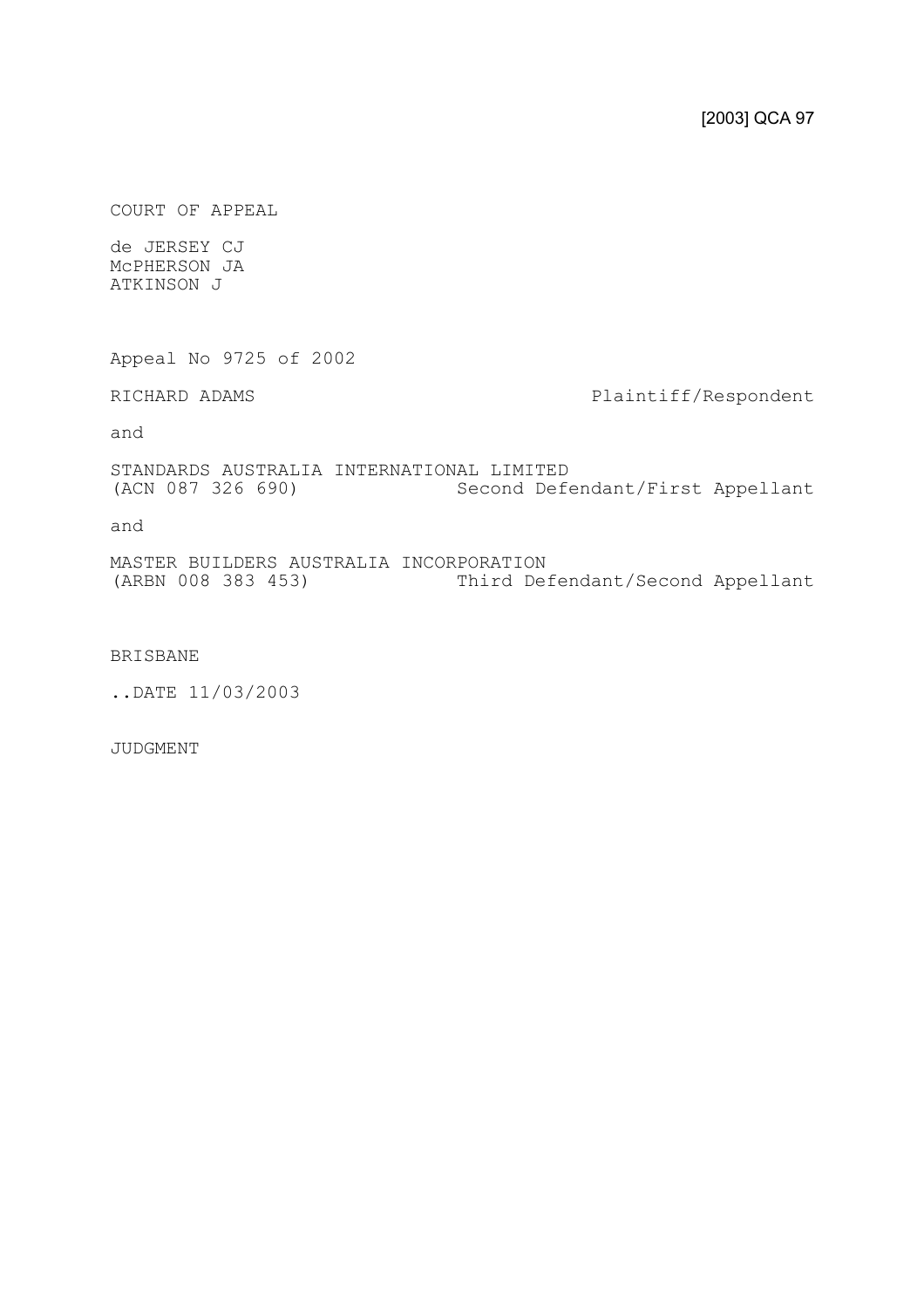THE CHIEF JUSTICE: The reasons why the applicant did not appeal in time were in the first place a belief that a stay on the judgment precluded his doing so and the currency of some negotiations. I consider those circumstances sufficiently explain his failure to appeal in time, sufficiently for the purposes of the extension of time application.

The apparently well reasoned judgment of the learned primary Judge would have raised the question of whether a contemplated appeal would enjoy sufficient prospects to warrant a grant of leave in light of its apparently primarily factual character. But because the respondents have appealed against her Honour's refusal to grant leave to appeal in relation to costs the merits of that judgment will at least to some extent have to be reviewed.

In these circumstances it seems just to me to allow the primary appeal to go forward concurrently. I would accordingly extend time as necessary and grant the applicant leave to appeal as sought with costs reserved.

As to the respondent's application for security for costs, in the circumstances that the respondent, Mr Adams, is the beneficiary of a substantial judgment and costs orders expected to generate a substantial financial return, militate against orders being made, so I would refuse that application, with again, costs reserved.

2 JUDGMENT